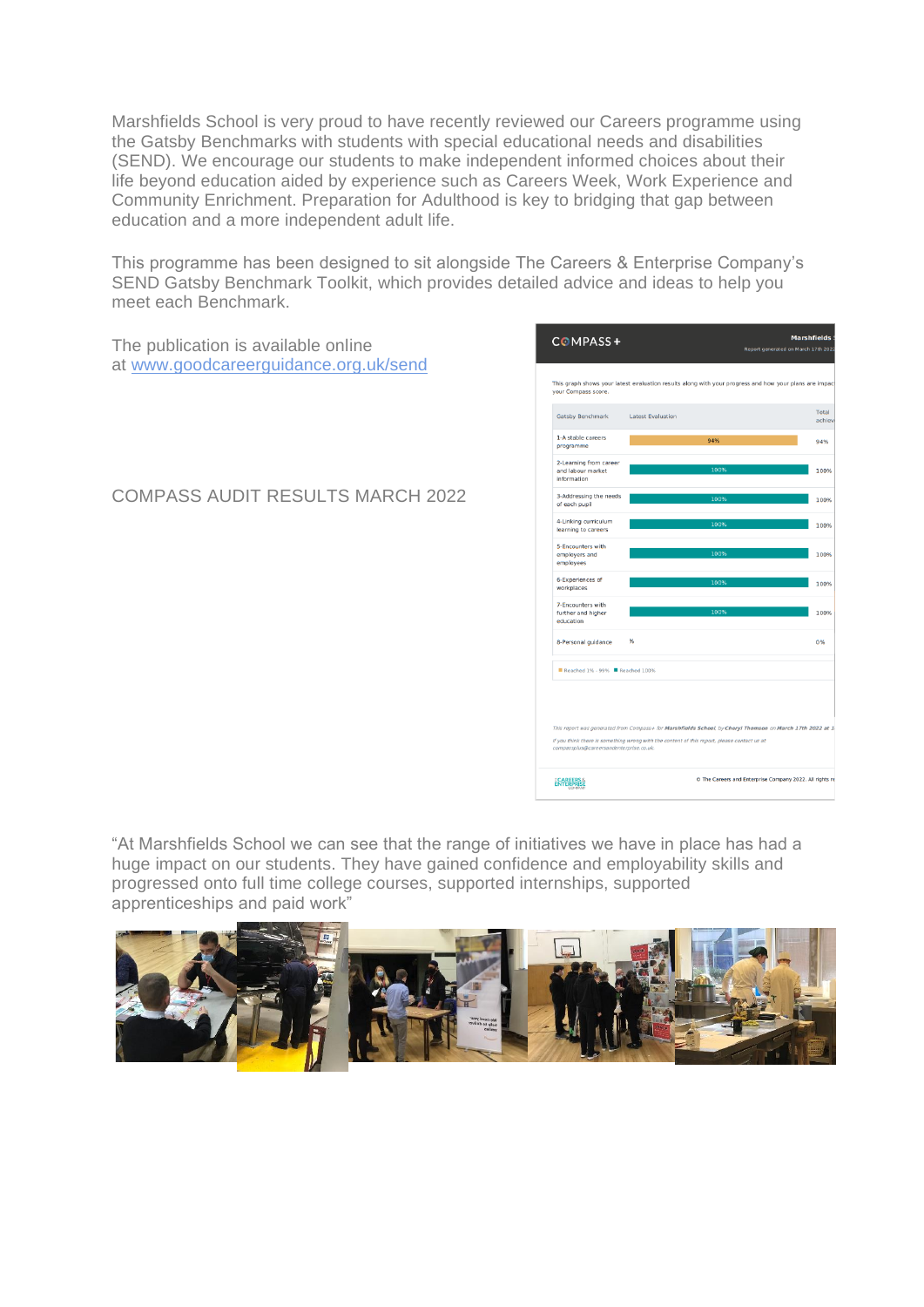## **Careers Advice and Guidance**

'We, the staff and governors, aspire to fulfil our student's entitlement to work by creating real employment opportunities to enable all to reach their full potential.'

The school careers plan sets out how the school intends to provide a fit for purpose careers programme with the available resources which will provide our students with the knowledge, inspiration and ability to take ownership of their own career action plans which will enable them to succeed in their chosen career paths.

We have established partnerships with key stakeholders, colleges and local businesses, we have achieved a number of successes for young people with learning difficulties and additional needs, encouraging them to gain full/part time and volunteer opportunities.

## **How Careers Support Works**

All young people need a planned program of activities throughout their school years to equip them to make choices that are right for them, and to prepare them for adulthood and the 'world of work.'

Marshfields works in partnership with local businesses, charitable organisations and community projects through Work Experience and Enrichment opportunities in order to give the students experiences and opportunities beyond education and into adulthood.



Marshfields provides a bespoke and tailored careers programme to our students from years 6 to 13 dependant on their development and need. We give impartial information, advice and guidance. All students complete a vocational profile which is updated each year alongside 'Action Planning' years 11 to 13 and more recently 'Pathway Planning' year 10.